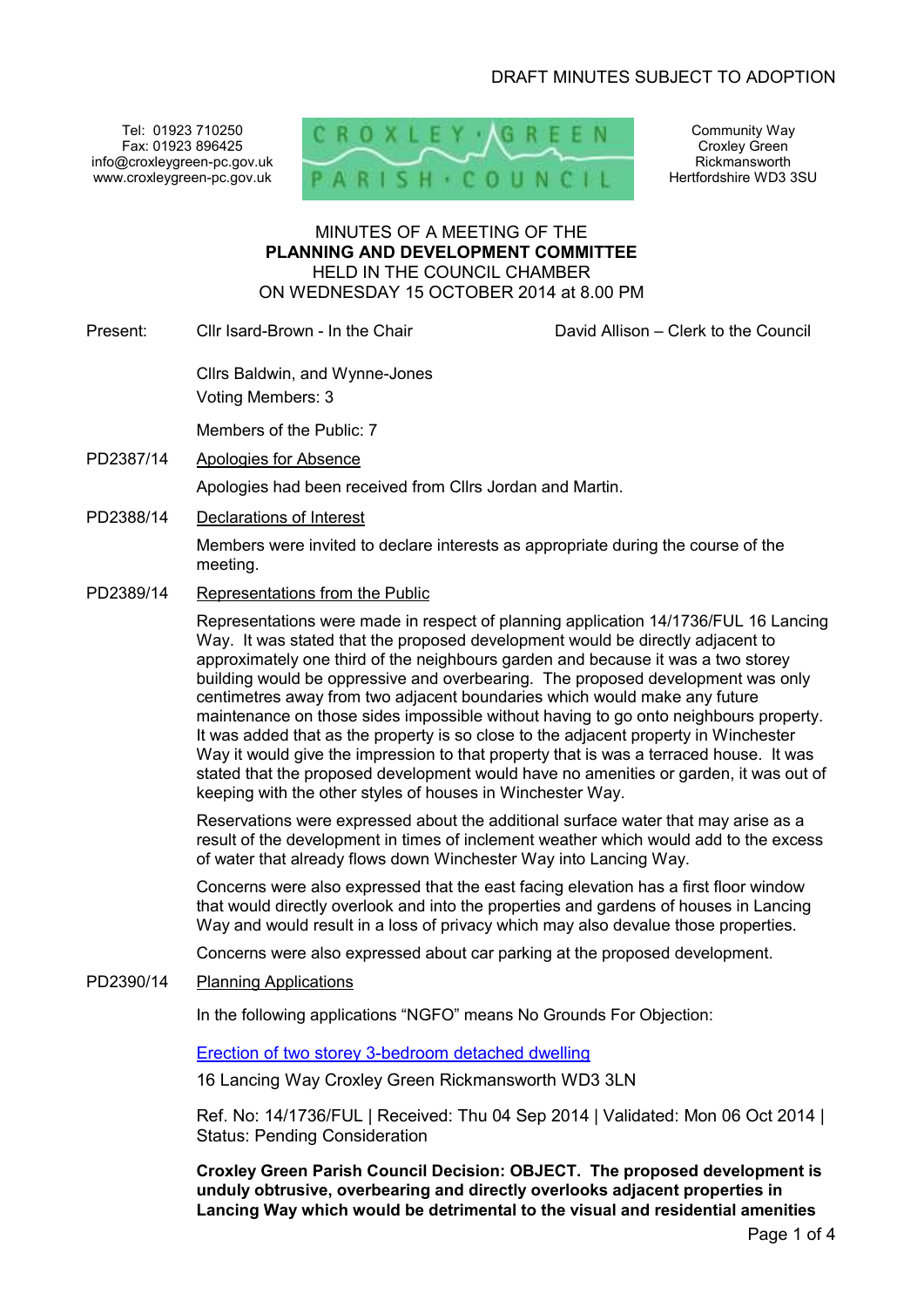**of the occupiers of those properties and lead to an unacceptable loss of privacy. The proposed development is out of character with the street scene in Winchester Way and its siting with a lack of set in from side boundaries would comprise an incongruous, excessively prominent and intensive form of development. There appears to be inadequate provision for car parking within the site to meet the needs of the proposed development which may lead to on street parking detrimental to the amenities of neighbouring residents and resultant inadequate access and egress to or from the highway detrimental to public and highway safety.** 

**It is requested that this application be considered at the Development Control Committee.** 

### Retrospective: Single storey rear extension

235 Watford Road Croxley Green Rickmansworth WD3 3RY

Ref. No: 14/1759/RSP | Received: Tue 09 Sep 2014 | Validated: Wed 24 Sep 2014 | Status: Pending Consideration

**Croxley Green Parish Council Decision: No detailed plans were available to review other than a site plan.** 

Erection of two detached houses with garages as an amendment to planning permission 13/1332/FUL (Erection of two detached houses with garages (amendment to planning permission 10/1080/FUL) New site access from Parrotts Close) to include alterations to design of houses

Applegarth Parrotts Close Croxley Green Rickmansworth WD3 3JZ

Ref. No: 14/1782/FUL | Received: Thu 11 Sep 2014 | Validated: Thu 02 Oct 2014 | Status: Pending Consideration

### **Croxley Green Parish Council Decision: NGFO**

Listed Buillding Consent: Single storey rear extension and internal alterations

Warren Cottage The Green Croxley Green Rickmansworth Hertfordshire WD3 3JA

Ref. No: 14/1795/LBC | Received: Thu 11 Sep 2014 | Validated: Thu 11 Sep 2014 | Status: Pending Consideration

### **Croxley Green Parish Council Decision: NGFO**

Alterations to fenestration, demolition of existing rear lean-to and construction of single storey rear extension

47 Winton Drive Croxley Green Rickmansworth WD3 3RF

Ref. No: 14/1916/FUL | Received: Thu 02 Oct 2014 | Validated: Thu 02 Oct 2014 | Status: Pending Consideration

#### **Croxley Green Parish Council Decision: NGFO**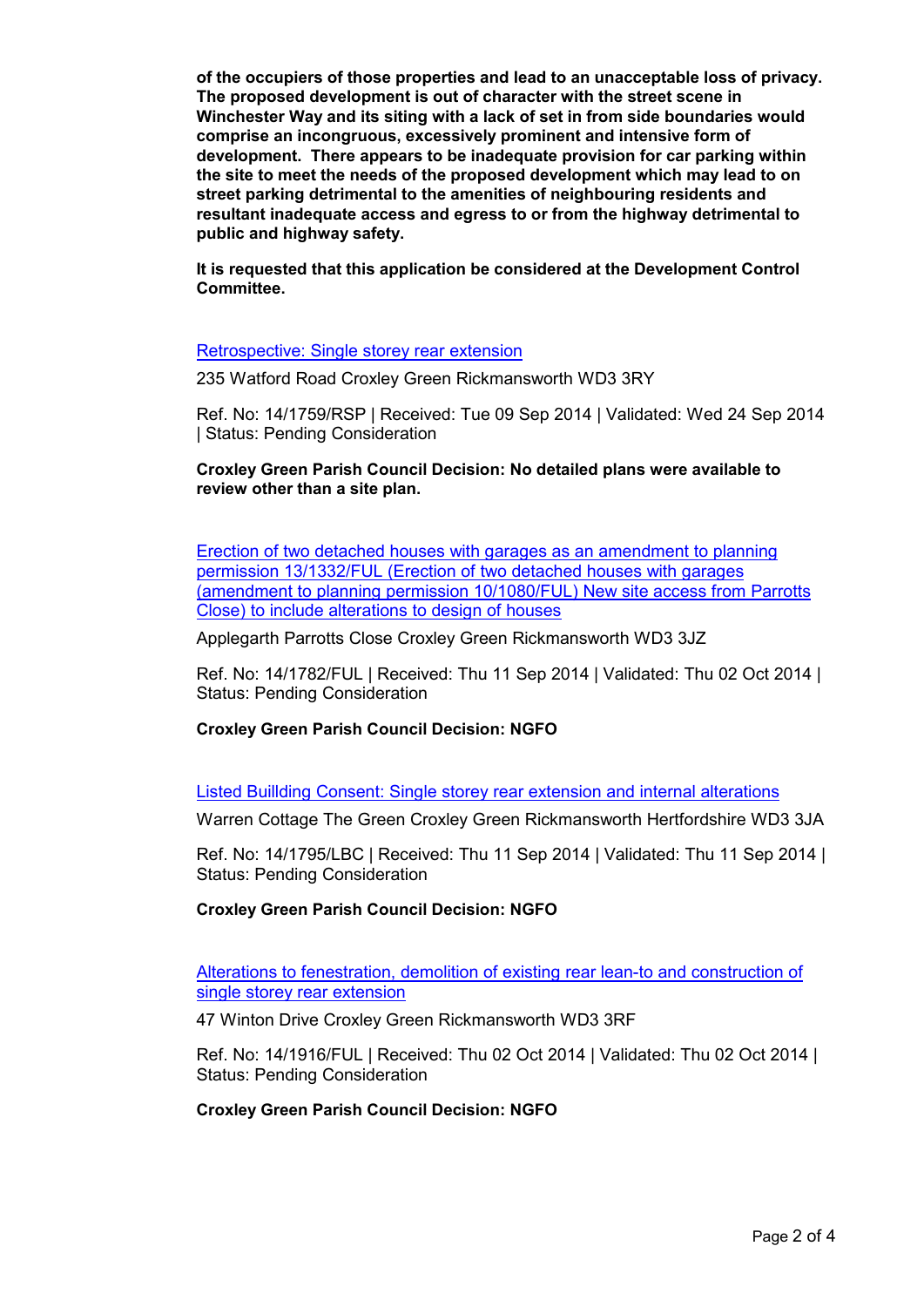## Single storey rear extension

275 New Road Croxley Green Rickmansworth WD3 3HE

Ref. No: 14/1917/FUL | Received: Thu 02 Oct 2014 | Validated: Mon 06 Oct 2014 | Status: Pending Consideration

# **Croxley Green Parish Council Decision: NGFO**

Single storey rear extension and replacement of existing rear projection roof

12 Dickinson Square Croxley Green Rickmansworth WD3 3HA

Ref. No: 14/1941/FUL | Received: Mon 06 Oct 2014 | Validated: Mon 06 Oct 2014 | Status: Pending Consideration

**Croxley Green Parish Council Decision: NGFO providing the proposal meets the approval of the Conservation Officer.** 

# **Certificates of Lawfulness, Discharge of Conditions and Non-Material Amendments to planning applications – for Members information only**

There were none to note.

PD2391/14 Recent Decisions by Three Rivers District Council

# **APPROVED**

| <b>Application No:</b> | 14/1528/RSP                                                                                                                                                                                                  |
|------------------------|--------------------------------------------------------------------------------------------------------------------------------------------------------------------------------------------------------------|
| Address:               | 9 Heckford Close Croxley Green Watford                                                                                                                                                                       |
| Application:           | Retrospective: Retention of a rear extension to provide a<br>utility room and the conversion of the existing side<br>storeroom to ancillary residential accommodation as a<br>study, dayroom and shower room |
| <b>CGPC Decision:</b>  | <b>NGFO</b>                                                                                                                                                                                                  |
| <b>TRDC Decision:</b>  | Approved                                                                                                                                                                                                     |
| <b>Application No:</b> | 14/1547/FUL                                                                                                                                                                                                  |
| Address:               | 1 Dickinson Square Croxley Green Rickmansworth                                                                                                                                                               |
| Application:           | Loft conversion with two rear dormers                                                                                                                                                                        |
| <b>CGPC Decision:</b>  | <b>NGFO</b>                                                                                                                                                                                                  |
| <b>TRDC Decision:</b>  | Approved                                                                                                                                                                                                     |
| <b>Application No:</b> | 14/1555/FUL                                                                                                                                                                                                  |
| Address:               | 107 Byewaters Watford WD18 8WH                                                                                                                                                                               |
| Application:           | Two storey side extension and alterations to fenestration                                                                                                                                                    |
| <b>CGPC Decision:</b>  | <b>NGFO</b>                                                                                                                                                                                                  |
| <b>TRDC Decision:</b>  | Approved                                                                                                                                                                                                     |